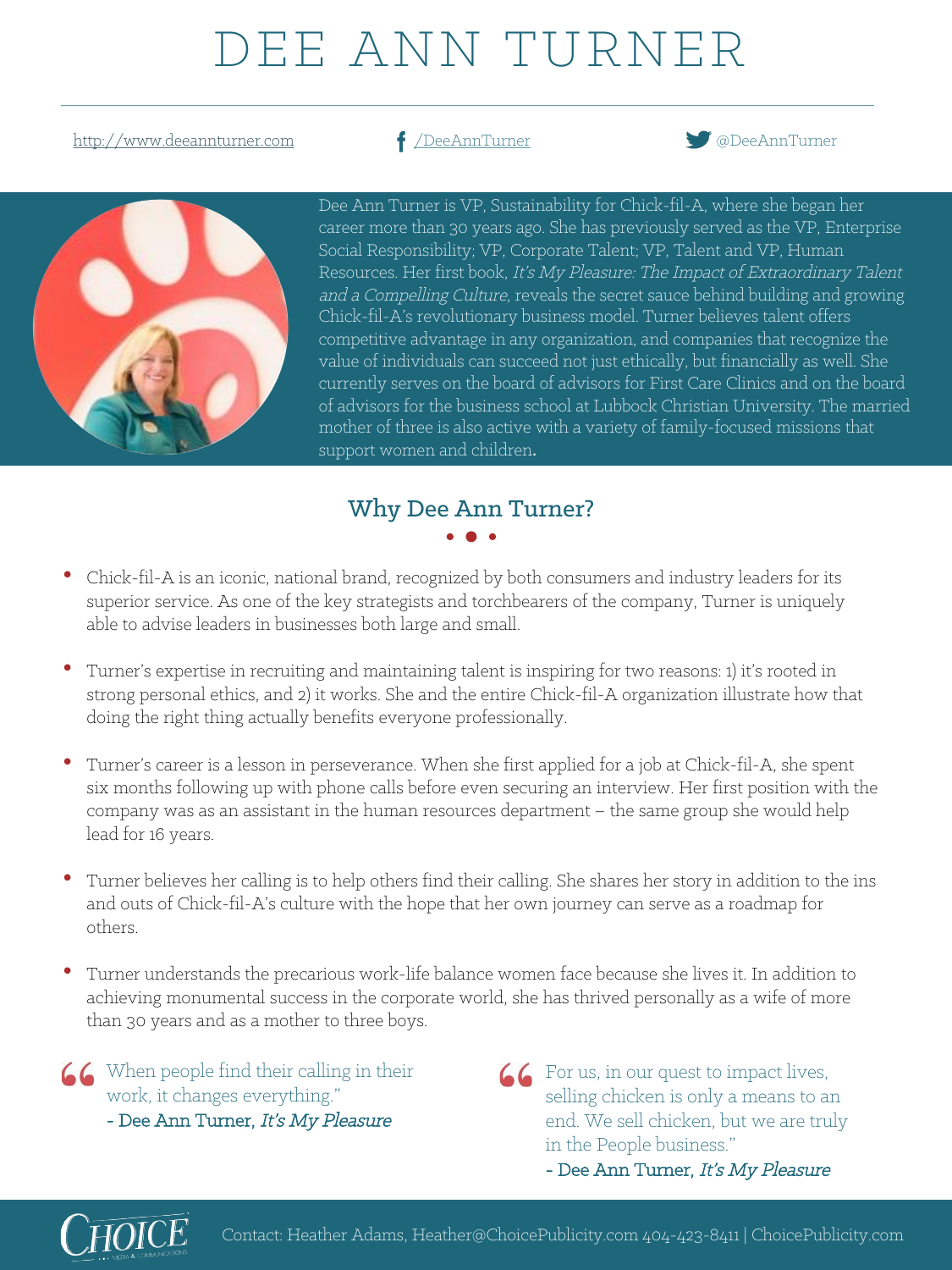## About the Book

#### It's My Pleasure: The Impact of Extraordinary Talent and a Compelling Culture



#### In her first book, IT'S MY PLEASURE: THE IMPACT OF EXTRAORDINARY TALENT AND A COMPELLING CULTURE, Dee Ann Turner – VP,

Sustainability for Chick-fil-A and 30-year veteran of the company – reveals the secret sauce to the organization's industry-leading success, unpacking the core strategies behind the creation and maintenance of Chick-fil-A's incredibly effective "compelling culture," which treasures people as the company's most important asset. Turner draws from her own wealth of experience - previously serving as the VP, Corporate Talent and VP, Talent - along with the vision of Chick-fil-A founder S. Truett Cathy, former president and chief operating officer Jimmy Collins, and other company leaders, as well as from a broad range of employees and guests, whose stories not only inspire, but illustrate why people are the most powerful tool in any firm's arsenal. From recruiting top talent and getting the best from an assembled team, to discovering individual callings, understanding servant leadership, cultivating an environment rich in opportunities, and fostering loyalty among employees and guests, IT'S MY PLEASURE offers expertise that promises to reinvigorate – and even revolutionize – business.

Elevate Publishing | ISBN: 9781937498887 | November 3, 2015- \$22.95

## Why It's My Pleasure?

#### • Utilizing a tone that is both conversational and educational, Turner outlines concrete steps organizations can take to creating a compelling culture that people want to be a part of as franchisees, employees and guests.

- IT'S MY PLEASURE isn't merely feel-good advice: Chick-fil-A is an industry phenomenon, and Turner has cracked open the playbook. Recently ranked America's favorite quick-service restaurant in an independent survey, Chick-fil-A has enjoyed a more than 10 percent sales increase almost every year since its launch in 1946. The company's franchisee – called Operators – retention rate has been 96 percent for almost 50 years, while its corporate staff retention rate is unusually high as well: 95-97 percent over the same half-century.
- Turner's ground rules for fostering talent are uniquely comprehensive. While IT'S MY PLEASURE offers astute guidance for developing young and emerging leaders, the book also details how to harness the oft-neglected potential of an organization's long-time employees – a frequently "missed opportunity."
- Part handbook, part inspiring storytelling, IT'S MY PLEASURE offers vivid anecdotes from Chick-fil-A leaders, employees, and guests alongside step-by-step guidelines for implementing game-changing practices.

In our culture, leaders are the first to arrive and the last to leave. Leaders ensure that everyone else is served first." - Dee Ann Turner, It's My Pleasure

It is true that treating people with honor, dignity and respect and providing remarkable experiences and unexpected second-mile service strengthens a culture, but even more so, it creates something that is enduring."